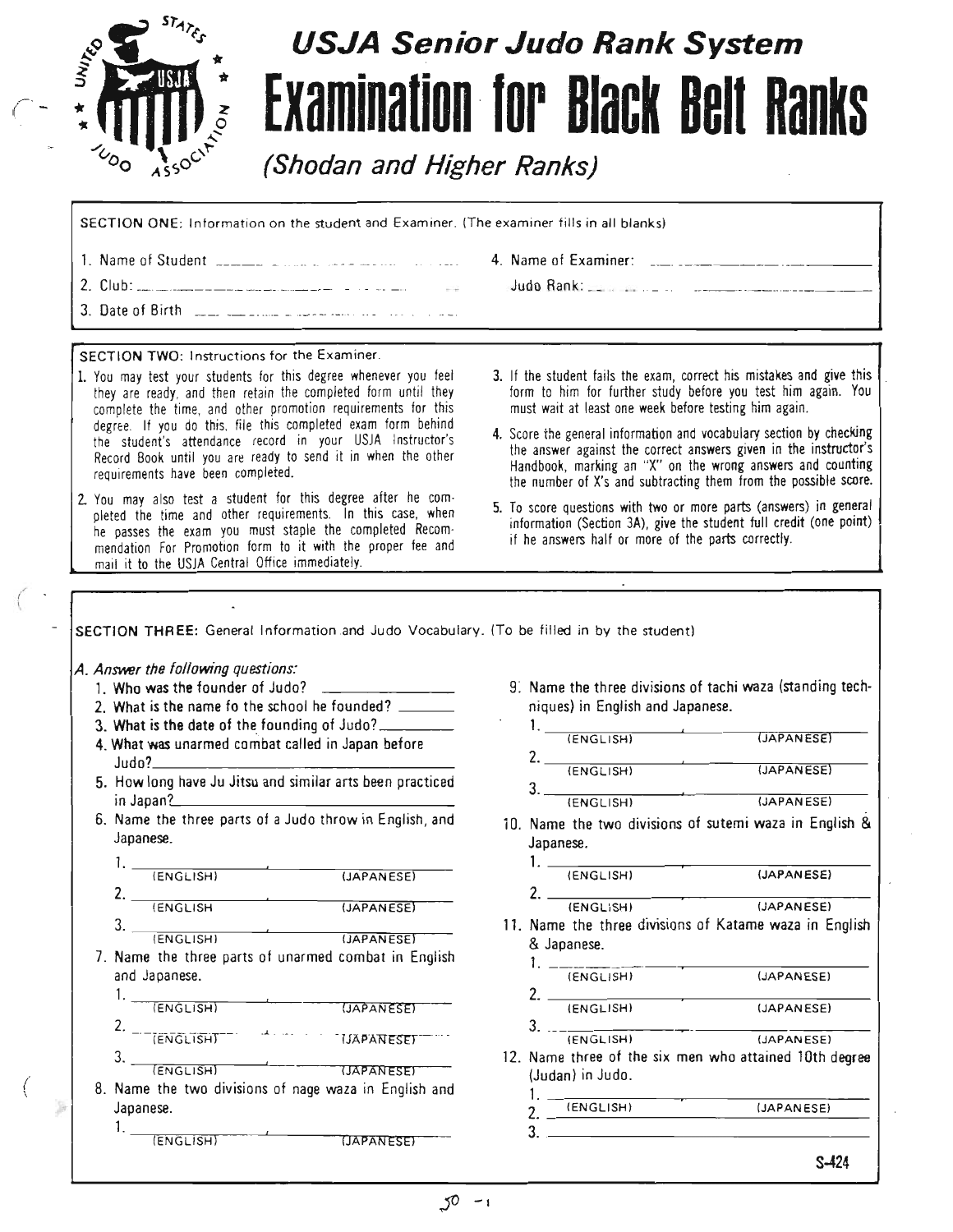|                 | 13. What are the two principles of Kodokan Judo as de-<br>fined by Dr. Kano?<br>الموارد الموارد                                                                                                                                                                                                                                                                           |
|-----------------|---------------------------------------------------------------------------------------------------------------------------------------------------------------------------------------------------------------------------------------------------------------------------------------------------------------------------------------------------------------------------|
|                 | $\sim$ $\sim$ $\sim$                                                                                                                                                                                                                                                                                                                                                      |
|                 | 14. What is the ultimate goal of Judo as defined by Dr.<br>Kano <sup>2</sup>                                                                                                                                                                                                                                                                                              |
|                 | B. Write the Japanese words for the following:                                                                                                                                                                                                                                                                                                                            |
|                 | $1.$ Foot:<br><u> 1980 - Jan Barnett, marror et al. (</u>                                                                                                                                                                                                                                                                                                                 |
|                 |                                                                                                                                                                                                                                                                                                                                                                           |
| 3.              | Hand: Hand and the second state of the second state of the second state of the second state of the second state of the second state of the second state of the second state of the second state of the second state of the sec                                                                                                                                            |
| 4               | $\textsf{Scart:}\n \begin{picture}(25,20) \put(0,0){\vector(1,0){100}} \put(15,0){\vector(1,0){100}} \put(15,0){\vector(1,0){100}} \put(15,0){\vector(1,0){100}} \put(15,0){\vector(1,0){100}} \put(15,0){\vector(1,0){100}} \put(15,0){\vector(1,0){100}} \put(15,0){\vector(1,0){100}} \put(15,0){\vector(1,0){100}} \put(15,0){\vector(1,0){100}} \put(15,0){\vector($ |
| 5.              |                                                                                                                                                                                                                                                                                                                                                                           |
| 6.              |                                                                                                                                                                                                                                                                                                                                                                           |
| 7.              |                                                                                                                                                                                                                                                                                                                                                                           |
| 8.              |                                                                                                                                                                                                                                                                                                                                                                           |
| 9.              | Fundamental or basic:                                                                                                                                                                                                                                                                                                                                                     |
| 10 <sub>1</sub> |                                                                                                                                                                                                                                                                                                                                                                           |
| 11.<br>12.      |                                                                                                                                                                                                                                                                                                                                                                           |
| 13.             |                                                                                                                                                                                                                                                                                                                                                                           |
| 14 <sup>2</sup> |                                                                                                                                                                                                                                                                                                                                                                           |
| 15.             |                                                                                                                                                                                                                                                                                                                                                                           |
| 16.             | Wheel:<br><u> 2000 - Jan Alexander State Barbara (h. 1888).</u>                                                                                                                                                                                                                                                                                                           |
| 17              |                                                                                                                                                                                                                                                                                                                                                                           |
| 18.             |                                                                                                                                                                                                                                                                                                                                                                           |
| 19.             | Fundamental natural posture:-----------------------------                                                                                                                                                                                                                                                                                                                 |
| 20.             |                                                                                                                                                                                                                                                                                                                                                                           |
| 21              |                                                                                                                                                                                                                                                                                                                                                                           |
| 22.             |                                                                                                                                                                                                                                                                                                                                                                           |
| 23.             |                                                                                                                                                                                                                                                                                                                                                                           |
| 24.             |                                                                                                                                                                                                                                                                                                                                                                           |
| 25.             |                                                                                                                                                                                                                                                                                                                                                                           |
| 26.             | Shoulder throw:<br><u> 1989 - Andrea Angel, Amerikaansk politiker (</u>                                                                                                                                                                                                                                                                                                   |
| 27.             |                                                                                                                                                                                                                                                                                                                                                                           |
| 28.             |                                                                                                                                                                                                                                                                                                                                                                           |
| 29.             |                                                                                                                                                                                                                                                                                                                                                                           |
| 30:             | Right:                                                                                                                                                                                                                                                                                                                                                                    |
| 31.             |                                                                                                                                                                                                                                                                                                                                                                           |
| 32.             |                                                                                                                                                                                                                                                                                                                                                                           |
| 33.             | Hold-down (referee's command): ____________                                                                                                                                                                                                                                                                                                                               |
| 34.             | Broken! (in the case of a hold-down): ________                                                                                                                                                                                                                                                                                                                            |
| 35.             |                                                                                                                                                                                                                                                                                                                                                                           |
| 36.             |                                                                                                                                                                                                                                                                                                                                                                           |
| 37.             |                                                                                                                                                                                                                                                                                                                                                                           |
| 38.             | Mat techniques:  _ _ _ _ _ _                                                                                                                                                                                                                                                                                                                                              |
| 39.             |                                                                                                                                                                                                                                                                                                                                                                           |
| 40.             |                                                                                                                                                                                                                                                                                                                                                                           |
| 41              | Inside:                                                                                                                                                                                                                                                                                                                                                                   |
| 42.             |                                                                                                                                                                                                                                                                                                                                                                           |
| 43.<br>44.      | Point! (referee's command):<br>Don't move! (referee's command):                                                                                                                                                                                                                                                                                                           |
|                 | $\sim$ $\sim$ $\sim$                                                                                                                                                                                                                                                                                                                                                      |
| 45.             |                                                                                                                                                                                                                                                                                                                                                                           |
| 46.             |                                                                                                                                                                                                                                                                                                                                                                           |
| 47.             |                                                                                                                                                                                                                                                                                                                                                                           |
|                 |                                                                                                                                                                                                                                                                                                                                                                           |
|                 | 50. Sitting crossed legged: _______________________                                                                                                                                                                                                                                                                                                                       |
|                 |                                                                                                                                                                                                                                                                                                                                                                           |
|                 |                                                                                                                                                                                                                                                                                                                                                                           |

(

 $\overline{\phantom{a}}$ 

 $\Big(\Big)$ 

| 52. | Upper corners shold (smothering hold): __________                                                                                                                                                                                                                                                                                                                                                                                                                                                                                  |
|-----|------------------------------------------------------------------------------------------------------------------------------------------------------------------------------------------------------------------------------------------------------------------------------------------------------------------------------------------------------------------------------------------------------------------------------------------------------------------------------------------------------------------------------------|
| 53. |                                                                                                                                                                                                                                                                                                                                                                                                                                                                                                                                    |
| 54. |                                                                                                                                                                                                                                                                                                                                                                                                                                                                                                                                    |
| 55. |                                                                                                                                                                                                                                                                                                                                                                                                                                                                                                                                    |
| 56. | $\bigcap f$<br>and the state                                                                                                                                                                                                                                                                                                                                                                                                                                                                                                       |
| 57  | Normal walking                                                                                                                                                                                                                                                                                                                                                                                                                                                                                                                     |
| 58. | Judo uniform:                                                                                                                                                                                                                                                                                                                                                                                                                                                                                                                      |
| 59. | Defense (to an attack): <b>Example 10</b> and the contract of                                                                                                                                                                                                                                                                                                                                                                                                                                                                      |
|     | 60. tudoman or player: _ _ _ _ _ _ _ _ _ _ _ _ _ _ _                                                                                                                                                                                                                                                                                                                                                                                                                                                                               |
| 61. |                                                                                                                                                                                                                                                                                                                                                                                                                                                                                                                                    |
| 62. |                                                                                                                                                                                                                                                                                                                                                                                                                                                                                                                                    |
| 63. |                                                                                                                                                                                                                                                                                                                                                                                                                                                                                                                                    |
| 64. |                                                                                                                                                                                                                                                                                                                                                                                                                                                                                                                                    |
|     |                                                                                                                                                                                                                                                                                                                                                                                                                                                                                                                                    |
|     |                                                                                                                                                                                                                                                                                                                                                                                                                                                                                                                                    |
| 67. | Foot stop throw (literally: lower prop, lift, pull,                                                                                                                                                                                                                                                                                                                                                                                                                                                                                |
|     | $f(00t)$ :                                                                                                                                                                                                                                                                                                                                                                                                                                                                                                                         |
|     | 68. Throwing from a standing position:                                                                                                                                                                                                                                                                                                                                                                                                                                                                                             |
| 69. | Throwing by falling down on one's back or side:                                                                                                                                                                                                                                                                                                                                                                                                                                                                                    |
|     |                                                                                                                                                                                                                                                                                                                                                                                                                                                                                                                                    |
|     |                                                                                                                                                                                                                                                                                                                                                                                                                                                                                                                                    |
| 71. | Striking techniques: <b>All According to the Striking</b><br>and a strain when                                                                                                                                                                                                                                                                                                                                                                                                                                                     |
|     |                                                                                                                                                                                                                                                                                                                                                                                                                                                                                                                                    |
|     | 73. Falling methods or ways: ___________________                                                                                                                                                                                                                                                                                                                                                                                                                                                                                   |
| 74. | Slipped, broken, or modified (as in the case of a                                                                                                                                                                                                                                                                                                                                                                                                                                                                                  |
|     |                                                                                                                                                                                                                                                                                                                                                                                                                                                                                                                                    |
|     |                                                                                                                                                                                                                                                                                                                                                                                                                                                                                                                                    |
| 76. | Repetition attack practice of throws in pairs enter-                                                                                                                                                                                                                                                                                                                                                                                                                                                                               |
|     | ing the attact without throwing: _______________                                                                                                                                                                                                                                                                                                                                                                                                                                                                                   |
|     |                                                                                                                                                                                                                                                                                                                                                                                                                                                                                                                                    |
|     |                                                                                                                                                                                                                                                                                                                                                                                                                                                                                                                                    |
|     |                                                                                                                                                                                                                                                                                                                                                                                                                                                                                                                                    |
|     |                                                                                                                                                                                                                                                                                                                                                                                                                                                                                                                                    |
|     |                                                                                                                                                                                                                                                                                                                                                                                                                                                                                                                                    |
|     | 82. Judogi sleeves:                                                                                                                                                                                                                                                                                                                                                                                                                                                                                                                |
|     | 83. Hip wheel throw:                                                                                                                                                                                                                                                                                                                                                                                                                                                                                                               |
|     | 84. Pivoting or turning the body:                                                                                                                                                                                                                                                                                                                                                                                                                                                                                                  |
|     | 85. Form practice: a property of the control                                                                                                                                                                                                                                                                                                                                                                                                                                                                                       |
|     | 86. Free practice:                                                                                                                                                                                                                                                                                                                                                                                                                                                                                                                 |
|     |                                                                                                                                                                                                                                                                                                                                                                                                                                                                                                                                    |
|     |                                                                                                                                                                                                                                                                                                                                                                                                                                                                                                                                    |
|     |                                                                                                                                                                                                                                                                                                                                                                                                                                                                                                                                    |
|     |                                                                                                                                                                                                                                                                                                                                                                                                                                                                                                                                    |
| 91. |                                                                                                                                                                                                                                                                                                                                                                                                                                                                                                                                    |
| 92. |                                                                                                                                                                                                                                                                                                                                                                                                                                                                                                                                    |
| 93. | Direct or back falling sacrafice throws: ________                                                                                                                                                                                                                                                                                                                                                                                                                                                                                  |
| 94. |                                                                                                                                                                                                                                                                                                                                                                                                                                                                                                                                    |
| 95. | Choke:<br>والمتواصل والمستوي والمتواصل<br>and the state of the state                                                                                                                                                                                                                                                                                                                                                                                                                                                               |
| 96. | Choking techniques: 2006                                                                                                                                                                                                                                                                                                                                                                                                                                                                                                           |
| 97. |                                                                                                                                                                                                                                                                                                                                                                                                                                                                                                                                    |
| 98. |                                                                                                                                                                                                                                                                                                                                                                                                                                                                                                                                    |
| 99. | Escapes:                                                                                                                                                                                                                                                                                                                                                                                                                                                                                                                           |
| 00. | Judogi lapel: _______<br>$\sim 10^{-10}$<br>and the state of the state                                                                                                                                                                                                                                                                                                                                                                                                                                                             |
| 01. | Minor outside reaping throw: 22222222222222222                                                                                                                                                                                                                                                                                                                                                                                                                                                                                     |
|     |                                                                                                                                                                                                                                                                                                                                                                                                                                                                                                                                    |
| 03. | Martial arts:<br>$\begin{aligned} \mathcal{L}_{\mathcal{A}} & = \mathcal{L}_{\mathcal{A}} \left( \mathcal{L}_{\mathcal{A}} \right) \mathcal{L}_{\mathcal{A}} \left( \mathcal{L}_{\mathcal{A}} \right) = \mathcal{L}_{\mathcal{A}} \left( \mathcal{L}_{\mathcal{A}} \right) \mathcal{L}_{\mathcal{A}} \left( \mathcal{L}_{\mathcal{A}} \right) = \mathcal{L}_{\mathcal{A}} \left( \mathcal{L}_{\mathcal{A}} \right) \mathcal{L}_{\mathcal{A}} \left( \mathcal{L}_{\mathcal{A}} \right) = \mathcal{L}_{\mathcal{A}} \left( \mathcal$ |
| 04. | Step or degree in the black belt Judo ranks: ____                                                                                                                                                                                                                                                                                                                                                                                                                                                                                  |
|     |                                                                                                                                                                                                                                                                                                                                                                                                                                                                                                                                    |
|     | 06. Win by forfeit or default of the opponent before a                                                                                                                                                                                                                                                                                                                                                                                                                                                                             |
|     | match: _____________                                                                                                                                                                                                                                                                                                                                                                                                                                                                                                               |

--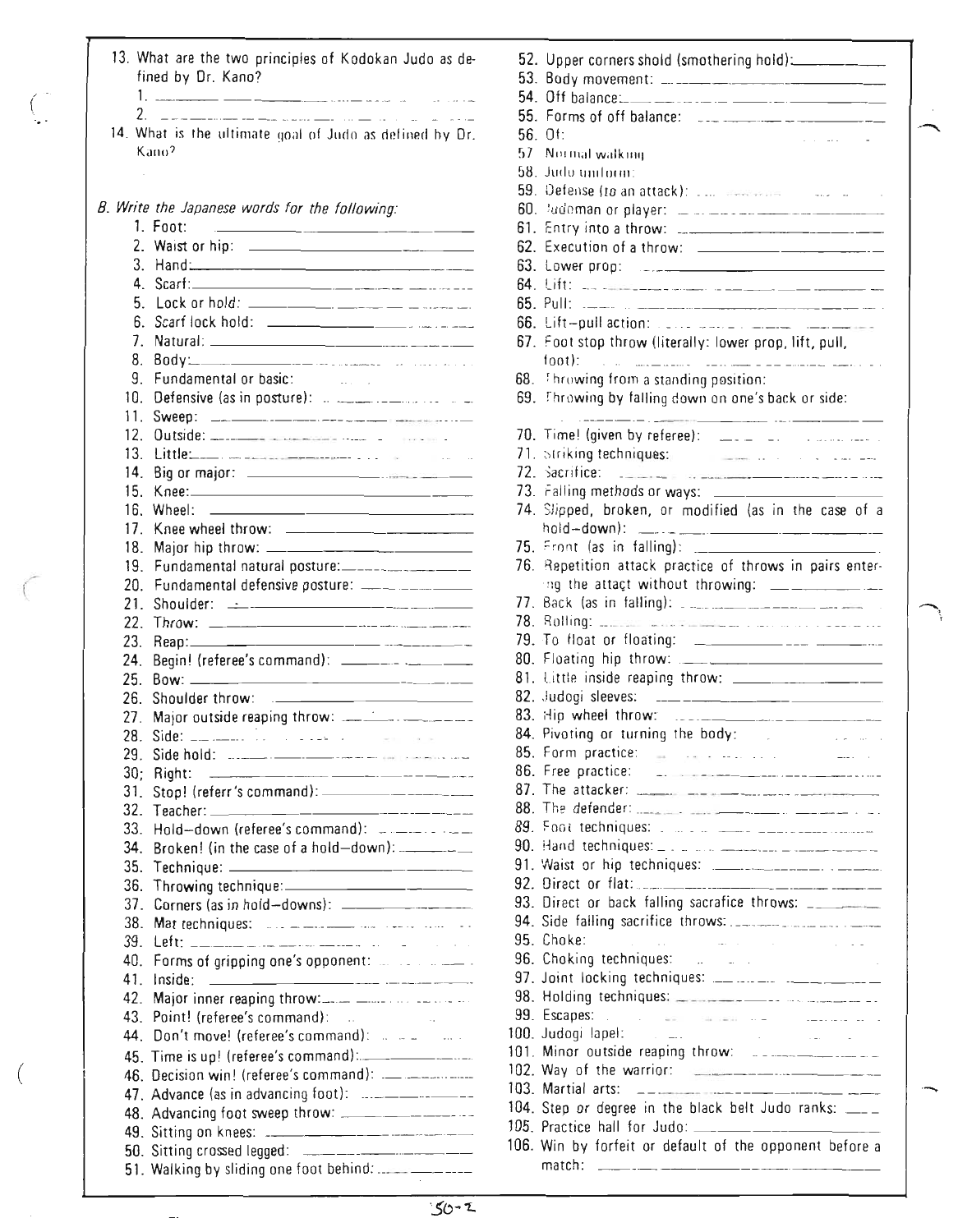|   |              | 108. Five stages of technique, the basic syllabus of Ko-                                                                                                                                                                                                                  |
|---|--------------|---------------------------------------------------------------------------------------------------------------------------------------------------------------------------------------------------------------------------------------------------------------------------|
|   |              |                                                                                                                                                                                                                                                                           |
|   |              |                                                                                                                                                                                                                                                                           |
|   |              | 110. Naked strangle:<br>$\sim 10^{-1}$                                                                                                                                                                                                                                    |
|   |              | 111. Spring (as in springing action of the hip):                                                                                                                                                                                                                          |
|   |              | 113. Decision! (call by referee for judges decision):                                                                                                                                                                                                                     |
|   |              |                                                                                                                                                                                                                                                                           |
|   |              | 114. Winding pull while throwing: ________________                                                                                                                                                                                                                        |
|   |              | 115. Combination or faking techniques: ______________                                                                                                                                                                                                                     |
|   |              | 116. Attention! (ranking student's command to begin<br>opening the class:                                                                                                                                                                                                 |
|   |              | <u> The Communication of the Communication</u>                                                                                                                                                                                                                            |
|   |              | 118. The principle of gentleness or giving away:                                                                                                                                                                                                                          |
|   | 119.         | __________________<br>To dash the opponent while throwing: _______                                                                                                                                                                                                        |
|   |              |                                                                                                                                                                                                                                                                           |
|   |              |                                                                                                                                                                                                                                                                           |
|   |              |                                                                                                                                                                                                                                                                           |
|   |              | 123. Exercise or calesthentics in general: ___________<br>124. Thigh:                                                                                                                                                                                                     |
|   |              | 125. Warm-up exercises in Judo:                                                                                                                                                                                                                                           |
|   | 126.         | Class or kyu belt ranks in Judo below black belt:                                                                                                                                                                                                                         |
|   |              |                                                                                                                                                                                                                                                                           |
|   |              | 128. Holder of any rank below black belt: ________                                                                                                                                                                                                                        |
|   |              |                                                                                                                                                                                                                                                                           |
|   |              | 130. Alternate throwing practice without resistance (tim-                                                                                                                                                                                                                 |
| ( |              | 131. Practice in general (both kata and randori): ____                                                                                                                                                                                                                    |
|   |              | 132. Posture in general (shizen hontai etc.): ________                                                                                                                                                                                                                    |
|   |              |                                                                                                                                                                                                                                                                           |
|   |              |                                                                                                                                                                                                                                                                           |
|   |              |                                                                                                                                                                                                                                                                           |
|   |              |                                                                                                                                                                                                                                                                           |
|   | 138.         | I surrender! (given by contestant who cannot tap                                                                                                                                                                                                                          |
|   |              |                                                                                                                                                                                                                                                                           |
|   | 139.         |                                                                                                                                                                                                                                                                           |
|   | 140.         |                                                                                                                                                                                                                                                                           |
|   | 141.         |                                                                                                                                                                                                                                                                           |
|   | 142.<br>143. |                                                                                                                                                                                                                                                                           |
|   | 144.         | Valley:<br>Shout to gather inner strength: ________________                                                                                                                                                                                                               |
|   | 145.         |                                                                                                                                                                                                                                                                           |
|   | 146.         | Back falls:                                                                                                                                                                                                                                                               |
|   | 147.         | Almost ippon! (half point) (call given by referee):                                                                                                                                                                                                                       |
|   | 148.         | alian kalendar dan berasal di sebagai dan berasa dalam berasa dan berasa dalam berasar dalam berasar dalam ber<br>Sebagai dalam berasar dalam berasa dalam berasa dalam berasa dalam berasa dan berasa dan berasa dalam berasa d<br><u>Beit: ________________________</u> |
|   | 149.         |                                                                                                                                                                                                                                                                           |
|   | 150.         |                                                                                                                                                                                                                                                                           |
|   | 151.         |                                                                                                                                                                                                                                                                           |
|   | 152.<br>153. | Straw Japanese Judo mats: ____________________                                                                                                                                                                                                                            |
|   | 154.         | Slight superiority (used in judging a contest):                                                                                                                                                                                                                           |
|   |              | .<br>In the company of the company of the company of the company of the company of the company of the company of th                                                                                                                                                       |
|   | 155.         |                                                                                                                                                                                                                                                                           |
|   | 156.         |                                                                                                                                                                                                                                                                           |
|   | 157.         |                                                                                                                                                                                                                                                                           |

158. Standing bow:

( .-

|              | 159. Tournament:                                                                                                                                                                                                                                                                                              |
|--------------|---------------------------------------------------------------------------------------------------------------------------------------------------------------------------------------------------------------------------------------------------------------------------------------------------------------|
|              |                                                                                                                                                                                                                                                                                                               |
|              |                                                                                                                                                                                                                                                                                                               |
|              |                                                                                                                                                                                                                                                                                                               |
|              |                                                                                                                                                                                                                                                                                                               |
| 161.         |                                                                                                                                                                                                                                                                                                               |
|              | 162. Caution! (term used by referee): ___________                                                                                                                                                                                                                                                             |
|              |                                                                                                                                                                                                                                                                                                               |
|              |                                                                                                                                                                                                                                                                                                               |
| 165.         | Side of the dojo or tournament mat reserved for                                                                                                                                                                                                                                                               |
|              | senior Judoka or officials:                                                                                                                                                                                                                                                                                   |
| 166.         | A point by adding two waza-ari techniques: ____                                                                                                                                                                                                                                                               |
| 167.         | Half-point added makes full point! (call by referee                                                                                                                                                                                                                                                           |
|              |                                                                                                                                                                                                                                                                                                               |
| 168.         | Instantaneous promotion: _______________                                                                                                                                                                                                                                                                      |
| 169.         | Combination win by adding a one half point from a                                                                                                                                                                                                                                                             |
|              | violation and one waza-ari: _______________                                                                                                                                                                                                                                                                   |
| 170.         |                                                                                                                                                                                                                                                                                                               |
| 171.         | Bent arm lock: _____ ___________                                                                                                                                                                                                                                                                              |
| 172.         | Past master of Judo properly applied only to Dr.                                                                                                                                                                                                                                                              |
|              |                                                                                                                                                                                                                                                                                                               |
| 173.         |                                                                                                                                                                                                                                                                                                               |
| 174          |                                                                                                                                                                                                                                                                                                               |
| 175.         |                                                                                                                                                                                                                                                                                                               |
| 176.         |                                                                                                                                                                                                                                                                                                               |
| 177.         | Begin! (in the case of two contestants who have                                                                                                                                                                                                                                                               |
|              | been frozen by the referee with the command,                                                                                                                                                                                                                                                                  |
|              |                                                                                                                                                                                                                                                                                                               |
| 178.         | Normal cross choke: ________________________                                                                                                                                                                                                                                                                  |
| 179.         | Half cross choke: ___________________________                                                                                                                                                                                                                                                                 |
| 180.         | Second degree black belt: __________________                                                                                                                                                                                                                                                                  |
| 181.         | Third degree black belt: ______ _____________                                                                                                                                                                                                                                                                 |
| 182.         | Fourth degree black belt: _____________________                                                                                                                                                                                                                                                               |
| 183.         | Fifth degree black belt: ____________________                                                                                                                                                                                                                                                                 |
| 184.         |                                                                                                                                                                                                                                                                                                               |
| 185.         | Seventh degree black belt: $\frac{1}{2}$ $\frac{1}{2}$ $\frac{1}{2}$ $\frac{1}{2}$ $\frac{1}{2}$ $\frac{1}{2}$ $\frac{1}{2}$ $\frac{1}{2}$ $\frac{1}{2}$ $\frac{1}{2}$ $\frac{1}{2}$ $\frac{1}{2}$ $\frac{1}{2}$ $\frac{1}{2}$ $\frac{1}{2}$ $\frac{1}{2}$ $\frac{1}{2}$ $\frac{1}{2}$ $\frac{1}{2}$ $\frac{$ |
| 186.         |                                                                                                                                                                                                                                                                                                               |
| 187.         | Ninth degree black belt: __ __ __ __ __ ______________                                                                                                                                                                                                                                                        |
| 188.         | Tenth degree black belt: ______________________                                                                                                                                                                                                                                                               |
| 189.         | Formal forms of throwing, a pre-arranged routine:                                                                                                                                                                                                                                                             |
|              |                                                                                                                                                                                                                                                                                                               |
| 190.         | the control of the control of the control of<br>Sweeping foot stop throw: __________________                                                                                                                                                                                                                  |
| 191.         |                                                                                                                                                                                                                                                                                                               |
| 192.         | Sliding lapel choke: __________________________                                                                                                                                                                                                                                                               |
| 193.         | Single shoulder choke: ______________________                                                                                                                                                                                                                                                                 |
| 194.         | Illegal entwining of the leg in osotogari:                                                                                                                                                                                                                                                                    |
| 195.         |                                                                                                                                                                                                                                                                                                               |
| 196.         |                                                                                                                                                                                                                                                                                                               |
|              | Fifth class (kyu) Judo rank: 22222222222222222                                                                                                                                                                                                                                                                |
| 197.<br>198. |                                                                                                                                                                                                                                                                                                               |
| 199.         | Fourth class (kyu) Judo rank: _______________                                                                                                                                                                                                                                                                 |
|              |                                                                                                                                                                                                                                                                                                               |
| 200.         |                                                                                                                                                                                                                                                                                                               |
|              |                                                                                                                                                                                                                                                                                                               |
| 201.         |                                                                                                                                                                                                                                                                                                               |
| 202.         |                                                                                                                                                                                                                                                                                                               |
| 203.         |                                                                                                                                                                                                                                                                                                               |
|              | 204. Formal forms of holding (a pre-arranged routine):                                                                                                                                                                                                                                                        |
|              |                                                                                                                                                                                                                                                                                                               |

 $56 - 3$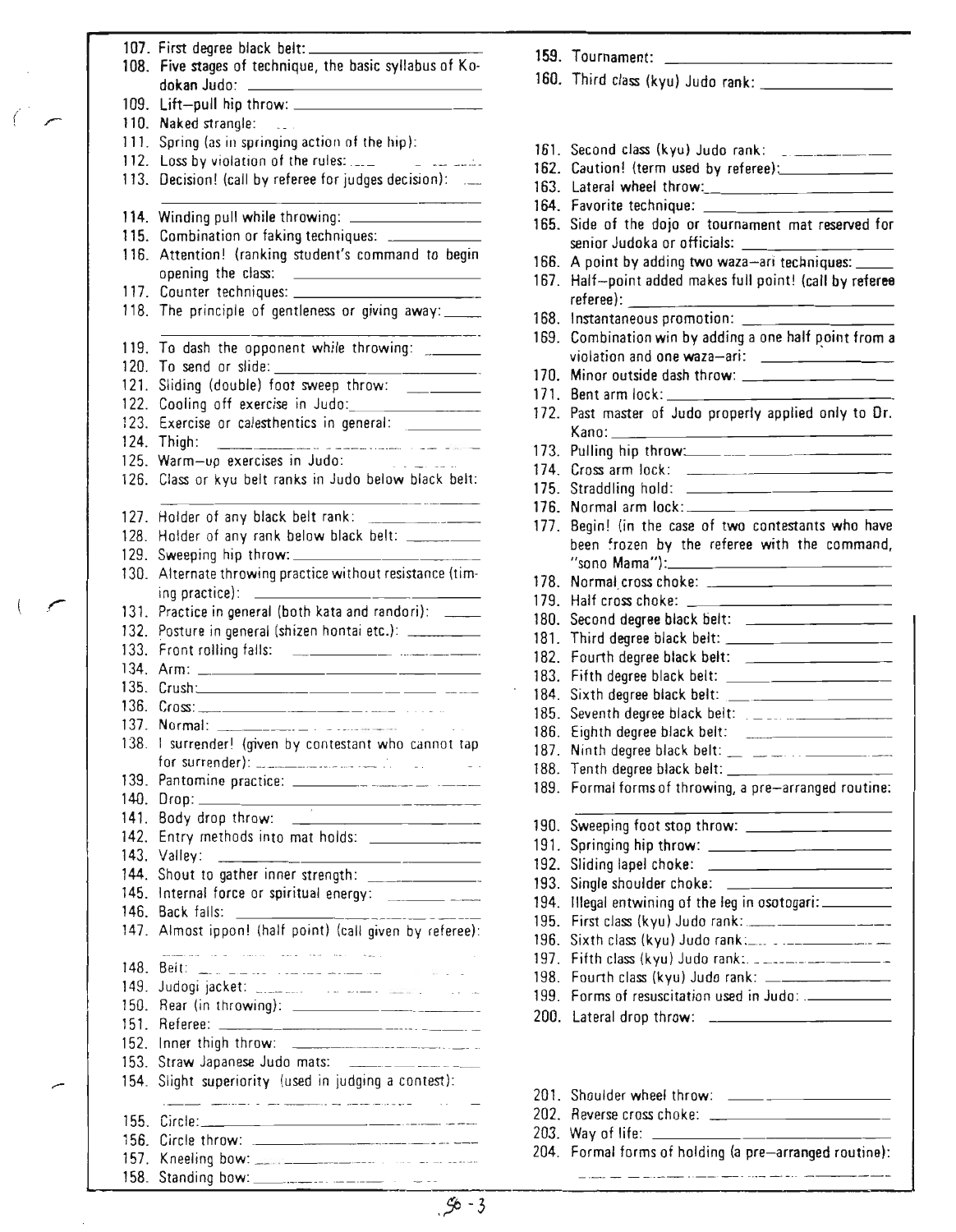| tine): __________________ |  |  | 205. Formal forms of gentleness (a pre-arranged rou-  |  |
|---------------------------|--|--|-------------------------------------------------------|--|
| $time$ :                  |  |  | 206. Formal forms of self defense a pre-arranged rou- |  |
|                           |  |  | 207. Ancient forms (a pre-arranged routine):          |  |

- 208. Forms of five (a pre-arranged routine):
- 209. Note! (a slight admonish given by the referee):
- 210. Near waza-ari: \_

 $\mathcal{L}$ (

 $\overline{(\ }$ 

- 211. Warning! (given by referee for severe or repeated violations):
- 212. Avoiding or evasive action: \_
- 213. A little:
- 214. Shoulder holding: . 215. Slipped smothering hold: ...\_
- 
- 216. Slipped scarf hold' .. .
- 217. Slipped side hold: \_
- 218. Two handed (as in shoulder throw):
- 219. "Winner stays out" team contest~ \_
- 220. Foot wheel throw:
- 221. Counter for ashi harai called "Swallow flight count· er. "

#### SECTION FOUR: Demonstration

- A. *Nates:*
	- 1. Each technique is scored poor (no point), fair (one point), or good (two points). The total scored by the student for' all techniques is added up at the end of the exam. In general, the score of poor is given if the student does the wrong technique or grossly bungles it. Fair is given if the examiner feels the student performs well against an unresisting opponent. Good is given if the student is skillful enough with the technique to perhaps use it in randori.
	- 2. Techniques may be demonstrated either right or left (if applicable).
	- 3. To conduct the demonstration part of the exam, simply get the student on the mat with a partner and ask him to demonstrate each technique when you call out the Japanese and English names. That is: "Please demonstrate hiza guruma, knee wheel."
	- 4. Have the student perform the techniques as many times as you wish. Normally the student demonstrates the techniques with his opponent standing or lying still, with one or the other foot forward (in throws) as the techniques requires.
	- 5. Do not correct and instruct the student during the examination. Examine him fairly without comments and then total the score. Then whether or not he passes, go back through the exam and correct his mistakes, demonstrating if necessary.

### *8. Demonstrate the fallowing:*

- 1. Hiza guruma (knee wheel)
- Good  $(2)$  \_\_\_\_\_ Fair  $(1)$  \_\_\_\_\_ Poor  $(0)$  \_\_\_\_ 2. Ogoshi (major hip throw) Good  $(2)$  Fair $(1)$  Poor  $(0)$  \_\_\_
- 3. Kesa gatame (scarf hold) Good  $(2)$  Fair  $(1)$   $\ldots$  Poor  $(0)$   $\ldots$
- 222. Forward Falls: 223. Black belt Judo association: 224. Rear scarf hold: 225. Man for man or elimination tournament: \_\_\_\_\_\_ 226. Practice in pairs: \_ 227. Contest area: 228. Maximum efficiency: 229. Mutual benefit and welfare: 230. Right natural posture: 231. Left natural posture: 232. Right defensive posture: 233. Left defensive posture: \_ 234. Twelfth degree black belt (held only by Dr. Kano): <u>.</u><br>1980 - Andrea Maria II, markazi eta Antonio eta Antonio eta Antonio eta Antonio eta Antonio eta Antonio eta A 235. Decision as in self defense instantaneous decisions: المستقبل المسافر المستقبل المناوب المناوب المستقبل المستقبل المستقبل المستقبل المستقبل المستقبل المستقبل المستق 236. Draw match! (given by referee):  $\frac{1}{2}$  ...  $\frac{1}{2}$  ...  $\frac{1}{2}$  ...  $\frac{1}{2}$  ... 237. Win of any type:\_ 238. Loss of any type: 239: Win by withdrawal of the opponent during a can· test: <u> 1990 - Johann Barbara, martxa eta politikar</u>
- 4. Bridge and roll escape from kesa gatame Good  $(2)$  - Fair  $(1)$  - Poor  $(0)$  -5. Shizen hontaj (hasic natural posture) Good  $(2)$  Fair  $(1)$  Poor  $(0)$ 6. Jigo hontai (basic defense posture) Good (2) Fair (1) Poor (0) 7. Seoinage (shoulder throw) (either ippon or morate) Good  $(2)$  \_\_\_\_ Fair  $(1)$  \_\_\_\_ Poor  $(0)$  \_\_\_\_ 8. Osoto gari (major outside reaping) Good  $(2)$  Fair  $(1)$  Poor  $(0)$ S. Yokoshiho gatame (side holding) Good  $(2)$  Fair  $(1)$  \_\_\_ Poor  $(0)$  \_\_\_ 10. Leg entangling escape from yokoshiho gatame Good  $(2)$  Fair  $(1)$  \_\_\_\_\_ Poor  $(0)$  \_\_\_\_\_ 11. De ashi harai (advancing foot wesep) Good  $(2)$  . Fair  $(1)$  . Poor  $(0)$  ..... 12. Ouchi gari (major inside reaping)  $Good (2)$  Fair  $(1)$  Poor  $(0)$ 13. Kamishiho gatame (smothering hold) Good  $(2)$  Fair  $(1)$  \_\_ Poor  $(0)$  \_\_ 14. Single reil escape from kamishiho gatame Good  $(2)$  Fair  $(1)$  Poor  $(0)$  \_\_\_ 15. Tsugi ashi (sliding foot movement) Good  $(2)$  Fair  $(1)$  \_\_ Poor  $(0)$  \_\_ 16. Ayumi ashi (normal walking) Good  $(2)$  Fair  $(1)$  \_\_ Poor  $(0)$  \_\_\_ 17. Happo no Kuzushi (forms of off balancing) Good (2) Fair (1) \_\_ Poor (0) \_\_ 18. Seiza (sitting on knees and feet) Good  $(2)$  Fair  $(1)$  ... Poor  $(0)$  ... 19. Anza (sitting crosslegged) Good  $(2)$  Fair  $(1)$  Poor  $(0)$  \_\_\_ 20. Sleeve grip Good  $(2)$  Fair  $(1)$  \_\_\_ Poor  $(0)$  \_\_\_\_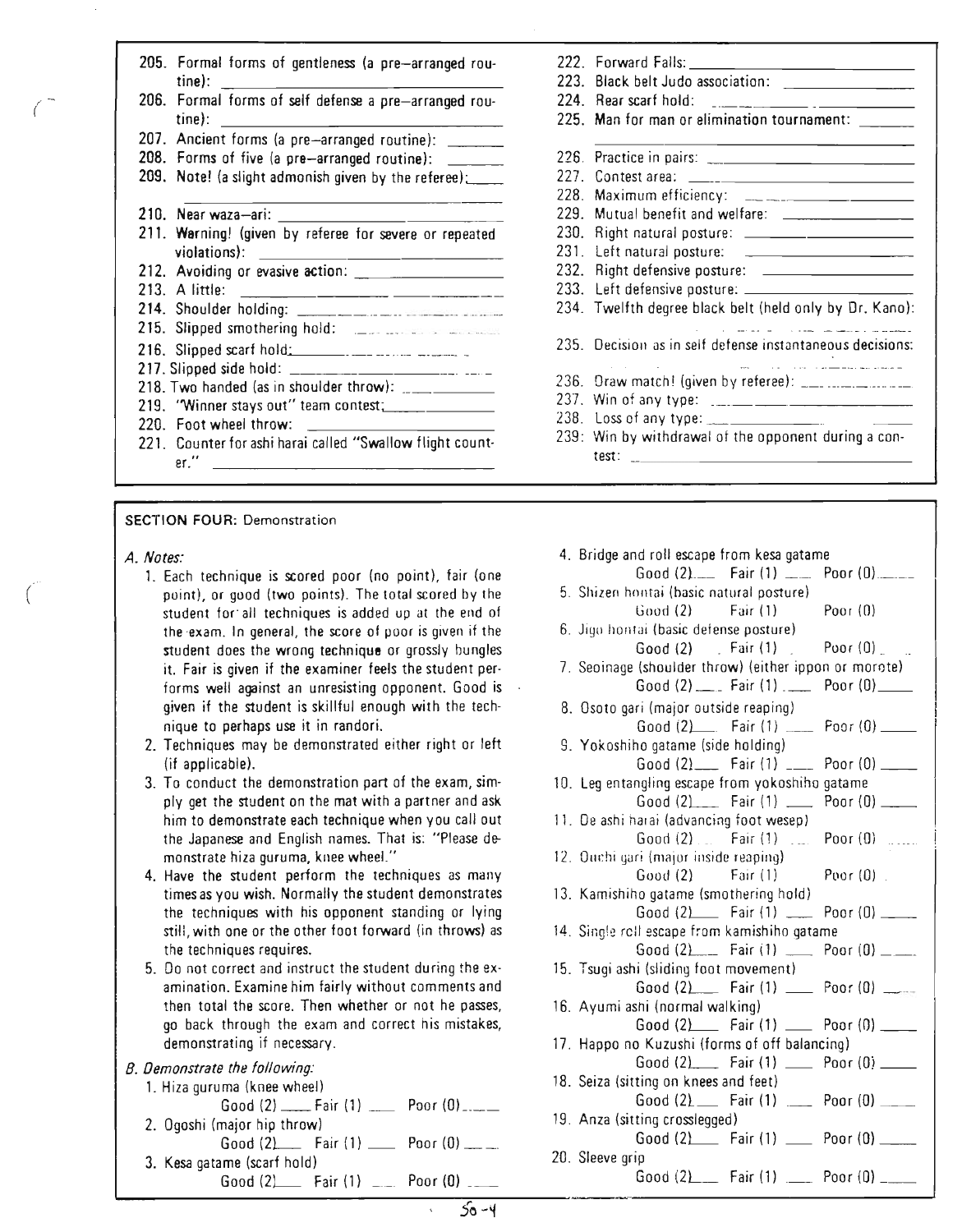|  | 21. Swinging arm break for sleeve grip                                                       |                 |
|--|----------------------------------------------------------------------------------------------|-----------------|
|  | Good $(2)$ Fair $(1)$ Roor $(0)$ ___                                                         |                 |
|  | 22. Ukigoshi (floating hip throw)                                                            |                 |
|  | $Good (2)$ $Fair (1)$                                                                        | Poor (0)        |
|  | 23. Sasae tsuri komi ashi (foot stop)                                                        |                 |
|  | Good (2) ___ Fair (1) Poor(0)                                                                |                 |
|  | 24. Defense against hiza guruma                                                              |                 |
|  | Good $(2)$ Fair $(1)$ Poor $(0)$<br>25. Defense against ogoshi                               |                 |
|  | Good $(2)$ <sub>___</sub> Fair $(1)$ __ Poor $(0)$ __                                        |                 |
|  | 26. Kuzure kesa gatame (slipped scarf hold)                                                  |                 |
|  | Good (2)____ Fair (1) _____ Poor (0) ____                                                    |                 |
|  | 27. Up-hill turn escape from kesa gatame                                                     |                 |
|  | Good (2) Fair (1) __ Poor (0) __                                                             |                 |
|  | 28. Cross face turn over entry into mat work                                                 |                 |
|  | Good (2) Fair (1) _____ Poor (0) _____<br>29. Side falls                                     |                 |
|  | Good (2) Fair (1) __ Poor (0) ___                                                            |                 |
|  | 30. Front rolling falls                                                                      |                 |
|  | Good $(2)$ Fair $(1)$ Poor $(0)$                                                             |                 |
|  | 31. Front falls                                                                              |                 |
|  | Good (2) Fair (1) __ Poor (0) ___                                                            |                 |
|  | 32. Back falls                                                                               |                 |
|  | Good (2) Fair (1) ___ Poor (0) ____                                                          |                 |
|  | 33. Swinging elbow break through for sleeve grip                                             |                 |
|  | Good (2)______ Fair (1) ______ Poor (0) _____                                                |                 |
|  | 34. Kouchi gari (little inside reaping)                                                      |                 |
|  | Good (2)______ Fair (1) _____ Poor (0) ______                                                |                 |
|  | 35. Koshi guruma (hip wheel)<br>Good $(2)$ Fair $(1)$ __ Poor $(0)$ __                       |                 |
|  | 36. Defense against osoto gari                                                               |                 |
|  | Good (2) Fair (1) __ Poor (0) __                                                             |                 |
|  | 37. Defense against seoinage                                                                 |                 |
|  | Good (2) Fair (1) Poor (0)                                                                   |                 |
|  | 38. Counter for hiza guruma.                                                                 |                 |
|  |                                                                                              |                 |
|  | 39. Counter for ogoshi                                                                       |                 |
|  | Good $(2)$ Fair $(1)$ __ Poor $(0)$ ____                                                     |                 |
|  | 40. Kuzure yokoshiho gatame (slipped side hold)                                              |                 |
|  | Good (2)____ Fair (1) ____ Poor (0) ____<br>41. Bridge and roll escape from yokoshiho gatame |                 |
|  | Good (2) Fair (1) __ Poor (0) ___                                                            |                 |
|  | 42. Front and rear 90 degree taisabaki                                                       |                 |
|  | Good (2)______ Fair (1) _____ Poor (0) _____                                                 |                 |
|  | 43. Front and rear 180 degree taisabaki                                                      |                 |
|  | Good (2)___ Fair (1) ____ Poor (0) ____                                                      |                 |
|  | 44. Collar grip                                                                              |                 |
|  | Good $(2)$ = Fair $(1)$ = Poor $(0)$ = .                                                     |                 |
|  | 45. Drive through break for collar grip                                                      |                 |
|  | Good (2) ___ Fair (1) ___ Poor (0) _____                                                     |                 |
|  | 46. Kosoto gari (little outside reaping)                                                     |                 |
|  | Good $(2)$ Fair $(1)$ ___                                                                    | Poor $(0)$ ____ |
|  | 47. Tsuri komi goshi (lifting hip throw).                                                    |                 |
|  | Good (2) Fair (1) _____ Poor (0) _____                                                       |                 |
|  | 48. Defense against ouchi gari<br>Good (2)____ Fair (1) ____ Poor (0) _____                  |                 |
|  | 49. Defense against de ashi harai                                                            |                 |
|  | Good $(2)$ ____ Fair $(1)$ ____ Poor $(0)$ ____                                              |                 |
|  | 50. Counter for osoto gari                                                                   |                 |
|  | Good $(2)$ <sub>----</sub> Fair $(1)$ --- Poor $(0)$ ----                                    |                 |
|  |                                                                                              |                 |

I" *r*

 $\sqrt{ }$ 

| 51. Counter for seoinage                                                                                  |
|-----------------------------------------------------------------------------------------------------------|
| Good (2)_______ Fair (1) ______ Poor (0) ______                                                           |
| 52. Hiza guruma to osotogari combination and the reverse<br>Good (2) Fair (1) Poor (0) ____               |
| 53. Kuzure kamishiho gatame (slipped smothering hold)                                                     |
| Good (2) Fair (1) ___ Poor (0) ___                                                                        |
| 54. Double bridge and roll escape against kamishiho gatame<br>Good (2)_____ Fair (1) _____ Poor (0) _____ |
| 55. Break out entry into mat work                                                                         |
| Good (2) Fair (1) ___ Poor (0) ___                                                                        |
| 56. Inner sleeve counter grip for collar grip<br>Good (2)_____ Fair (1) ______ Poor (0) _____             |
| 57. Okuri ashi harai (double foot sweep)                                                                  |
| Good (2)_____ Fair (1) _____ Poor(0) _____                                                                |
| 58. Harai goshi<br>Good $(2)$ Fair $(1)$ __ Poor $(0)$ __                                                 |
| 59. Defense against ukigoshi                                                                              |
| Good $(2)$ Fair $(1)$ __ Poor $(0)$ ___                                                                   |
| 60. Defense against sasae tsuri komi ashi                                                                 |
| Good (2) $\qquad$ Fair (1) $\qquad$ Poor (0) $\qquad$<br>61. Counter for ouchi gari                       |
| Good (2) Fair (1) __ Poor (0) __                                                                          |
| 62. Counter for deashi harai                                                                              |
| Good (2) Fair (1) ____ Poor (0) ___                                                                       |
| 63. Katagatame (shoulder hold)<br>Good (2) Fair (1) __ Poor (0) ___                                       |
| 64. Legs over escape from katagatame                                                                      |
| Good (2)______ Fair (1) ______ Poor (0) _____                                                             |
| 65. Swinging knee entry into mat work<br>Good (2) Fair (1) __ Poor (0) ___                                |
| 66. Low lapel grip                                                                                        |
| Good $(2)$ Fair $(1)$ ___ Poor $(0)$ ___                                                                  |
| 67. Snap out break through for low lapel grip<br>$Good (2)$ Fair $(1)$ Poor $(0)$                         |
| 68. Tarotoshi (body drop)                                                                                 |
| Good $(2)$ Fair $(1)$ Poor $(0)$<br>$\sim$ $-$                                                            |
| 69. Uchi mata (inner thigh)<br>Good $(2)$ <sub>---</sub> Fair $(1)$ <sub>---</sub> Poor $(0)$ ---         |
| 70. Defense for kouchi gari                                                                               |
| Good (2) Fair (1) __ Poor (0) __                                                                          |
| 71. Defense for koshi guruma<br>Good (2)______ Fair (1) ______ Poor (0) _____                             |
| 72. Counter for uki goshi                                                                                 |
| Good (2) Fair (1) __ Poor (0) ___                                                                         |
| 73. Counter for sasae tsuri komi ashi                                                                     |
| Good $(2)$ Fair $(1)$ ____ Poor $(0)$ ____<br>74. Kouchi gari to seoinage combination and the reverse     |
| Good (2) Fair (1) __ Poor (0) __                                                                          |
| 75. Ushiro kesa gatame (rear scarf hold)                                                                  |
| Good (2)_______ Fair (1) _______ Poor (0) ______<br>76. Sit up escape from kesa gatame                    |
| Good (2)_____ Fair (1) _____ Poor (0) _____                                                               |
| 77. Up hill turn escape from ushiro kesa gatame                                                           |
| Good (2) __ Fair (1) __ Poor (0) ___<br>78. Sleeve pull around entry into mat work                        |
| Good $(2)$ Fair $(1)$ ___ Poor $(0)$ ___                                                                  |
| 79. High lapel grip                                                                                       |
| Good (2)______ Fair (1) ______ Poor (0) _____                                                             |
| 80. Inner sleeve counter grip for high lapel grip                                                         |
| Good $(2)$ Fair $(1)$ __ Poor $(0)$ __                                                                    |

 $\chi$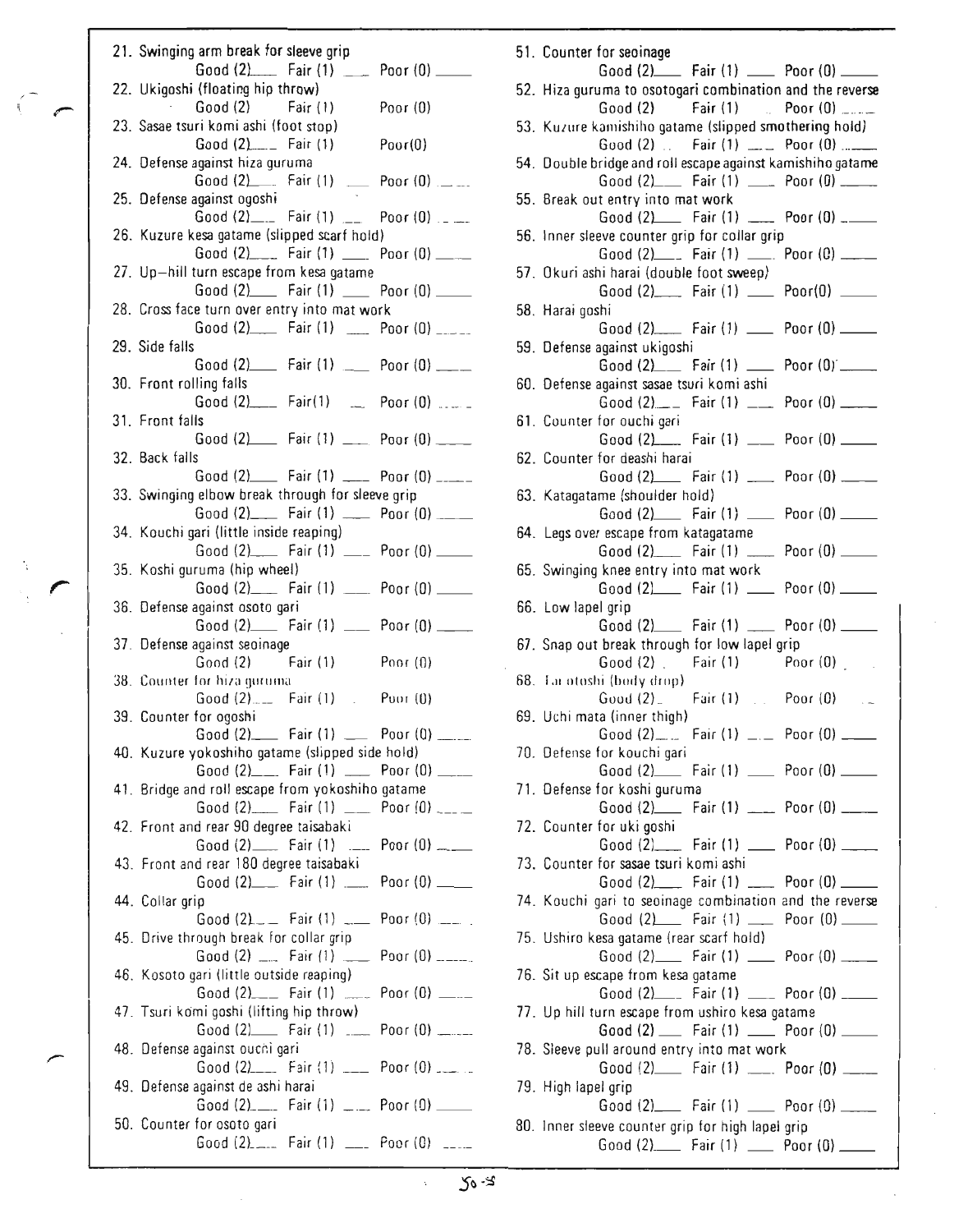| 81. Kosoto gake (little outside reaping).                                                  |  |
|--------------------------------------------------------------------------------------------|--|
| Good $(2)$ Fair $(1)$ __ Poor $(0)$                                                        |  |
| 82. Tsuri goshi (lifting hip throw)<br>Good (2) Fair (1) __ Poor (0) __                    |  |
| 83. Defense for okuri ashi harai                                                           |  |
| Good (2)______ Fair (1) ______ Poor (0) _____                                              |  |
|                                                                                            |  |
|                                                                                            |  |
| 84. Defense for harai goshi                                                                |  |
| Good (2)______ Fair (1) ______ Poor (0) ______                                             |  |
| 85. Counter for kouchi gari                                                                |  |
| Good (2)____ Fair (1) ____ Poor (0) _____<br>86. Counter for koshi guruma                  |  |
| Good (2)______ Fair (1) ______ Poor (0) _____                                              |  |
| 87. sasae tsuri komi ashi or hiza guruma to deashi                                         |  |
| hari combination and the reverse                                                           |  |
| Good (2)_______ Fair (1) ______ Poor (0) _____<br>88. Tateshiho gatame (straddling hold)   |  |
| Good $(2)$ Fair $(1)$ ___ Poor $(0)$ ___                                                   |  |
| 89. Leg out escape from tateshiho gatame                                                   |  |
| Good $(2)$ Fair $(1)$ Poor $(0)$ ___                                                       |  |
| 90. Double belt pull entry into mat work<br>Good (2)_____ Fair (1) _____ Poor (0) _____    |  |
| 91. Sumi gaeshi take down into mat work                                                    |  |
| Good (2)______ Fair (1) ______ Poor (0) ______                                             |  |
| 92. Double sleeve grip                                                                     |  |
| Good (2) Fair (1) __ Poor (0) __<br>93. Double sleeve counter grip                         |  |
| Good (2)_____ Fair (1) _____ Poor (0) _____                                                |  |
| 94. Harai tsurikomi ashi (sweeping foot stop)                                              |  |
| Good (2)____ Fair (1) ____ Poor (0) ___                                                    |  |
| 95. Hane goshi (springing hip throw)<br>Good (2)______ Fair (1) ______ Poor (0) _____      |  |
| 96. Defense against taiotoshi                                                              |  |
| Good (2)_______ Fair (1) ______ Poor (0) ______                                            |  |
| 97. Defense against uchimata                                                               |  |
| Good (2) _____ Fair (1) _____ Poor (0) _____<br>98. Counter for okuriashi harai            |  |
| Good (2)_______ Fair (1) ______ Poor (0) ______                                            |  |
| 99. Counter for hari goshi                                                                 |  |
| Good (2)______ Fair (1) ______ Poor (0) ______                                             |  |
| 100. Harai goshi to opposite side osotogari combination<br>and the reverse                 |  |
| Good $(2)$ Fair $(1)$ $\ldots$ Poor $(0)$ $\ldots$                                         |  |
| 101. Up hill turn escape from yokoshiho gatame                                             |  |
| Good (2) Fair (1) __ Poor (0) __                                                           |  |
| 102. Sommersault entry for mat work<br>Good (2)_____ Fair (1) _____ Poor (0) _____         |  |
| 103. Hadaka jime (naked choke)                                                             |  |
| Good (2)____ Fair (1) ___ Poor (0) ___                                                     |  |
| 104. Okuri eri jime (sliding lapel choke)                                                  |  |
| Good (2)____ Fair (1) ____ Poor (0) _____<br>105. Kataha jime (single wing choke)          |  |
| Good $(2)$ Fair $(1)$ __ Poor $(0)$ __.                                                    |  |
| 106. Basic escape from all chokes                                                          |  |
| Good (2) Fair (1) __ Poor (0) __                                                           |  |
| 107. Pull down break through for high lapel grip<br>Good (2) Fair (1) _____ Poor (0) .____ |  |
| 108. Yoko otoshi (side drop)                                                               |  |
| Good $(2)$ Fair $(1)$ __ Poor $(0)$ ___                                                    |  |

 $\bigcap$ 

| 109. Kata guruma (shoulder wheel)                                                           |
|---------------------------------------------------------------------------------------------|
| Good (2) _____ Fair (1) _____ Poor (0) _____<br>110. Defense against kosoto gake            |
| Good (2) Fair (1) __ Poor (0) ___                                                           |
| 111. Defense against tsuri goshi<br>Good $(2)$ Fair $(1)$ ___ Poor $(0)$ ___                |
|                                                                                             |
|                                                                                             |
|                                                                                             |
| 112. Counter for tai otoshi                                                                 |
| Good (2) ___ Fair (1) ____ Poor (0)                                                         |
| 113. Counter for uchimata                                                                   |
| Good (2) Fair (1) Poor (0)<br>114. Right forward to left forward throwing combination       |
| and the reverse. Example:                                                                   |
| (Right harai goshi to left ippon seoi)                                                      |
| Good (2) Fair (1) Poor (0)                                                                  |
| 115. Uphill turn escape from kamishiho gatame                                               |
| Good (2) Fair (1) Poor (0)                                                                  |
| 116. Double leg grip entry into mat work                                                    |
| Good (2) Fair (1) Poor (0)<br>117. Nami juji jime (normal cross choke) -                    |
| Good (2) Fair (1) Poor (0)                                                                  |
| 118. Kata juji jime (half cross choke) -                                                    |
| Good (2) _ Fair (1) _ Poor (0) ____                                                         |
| 119. Gyaku juji jime (reverse cross choke)                                                  |
| Good (2) Fair (1) Poor (0)                                                                  |
| 120. Jacket end grip                                                                        |
| Good (2) _____ Fair (1) _____ Poor (0) _____                                                |
| 121. Inner sleeve counter grip for jacket end grip<br>Good (2) Fair (1) Poor (0)            |
| 122. Tomoe nage (circle throw)                                                              |
| Good (2) Fair (1) Poor (0)                                                                  |
| 123. Ashi guruma (leg wheel)                                                                |
| $\frac{3}{2}$ Good (2) Fair (1) Poor (0) _____<br>124. Defense against harai tsurikomi ashi |
|                                                                                             |
| Poor (0)<br>Good (2) Fair (1)                                                               |
| 125. Defense against hane goshi<br>Good (2)<br>Fair (1)<br>Poor (0)                         |
| 126. Counter for kosoto gake                                                                |
| Poor $(0)$<br>Good (2)<br>Fair (1)                                                          |
| 127. Counter for tsuri goshi                                                                |
| Good $(2)$ Fair $(1)$<br>Poor $(0)$                                                         |
| 128. Uchimata to kouchi gari or ouchigari                                                   |
| combination and the reverse                                                                 |
| Poor (0)<br>Good (2)<br>Fair $(1)$<br>129. Double arm escape from kami shiho gatame         |
| Good (2)<br>Fair (1)<br>Poor (0)                                                            |
| 130. Press out escape from kami shiho gatame                                                |
| Good (2)<br>Fair (1)<br>Poor $(0)$                                                          |
| 131. Legs over escape from kami shiho gatame                                                |
| Good (2)<br>Fair (1)<br>Poor $(0)$                                                          |
| 132. Knee in entry into mat work                                                            |
| Good $(2)$<br>Fair $(1)$<br>Poor (0)                                                        |
| 133. Juji gatame (cross arm lock)                                                           |
| Good (2)<br>Fair (1)<br>Poor $(0)$                                                          |
| 134. Ude gatame (normal arm lock)<br>Good (2)<br>Fair (1) Poor (0)                          |
| 135. Ude garami (bent arm lock)                                                             |
| Good $(2)$ Fair $(1)$<br>Poor $(0)$                                                         |
|                                                                                             |

 $\hat{\mathbf{v}}$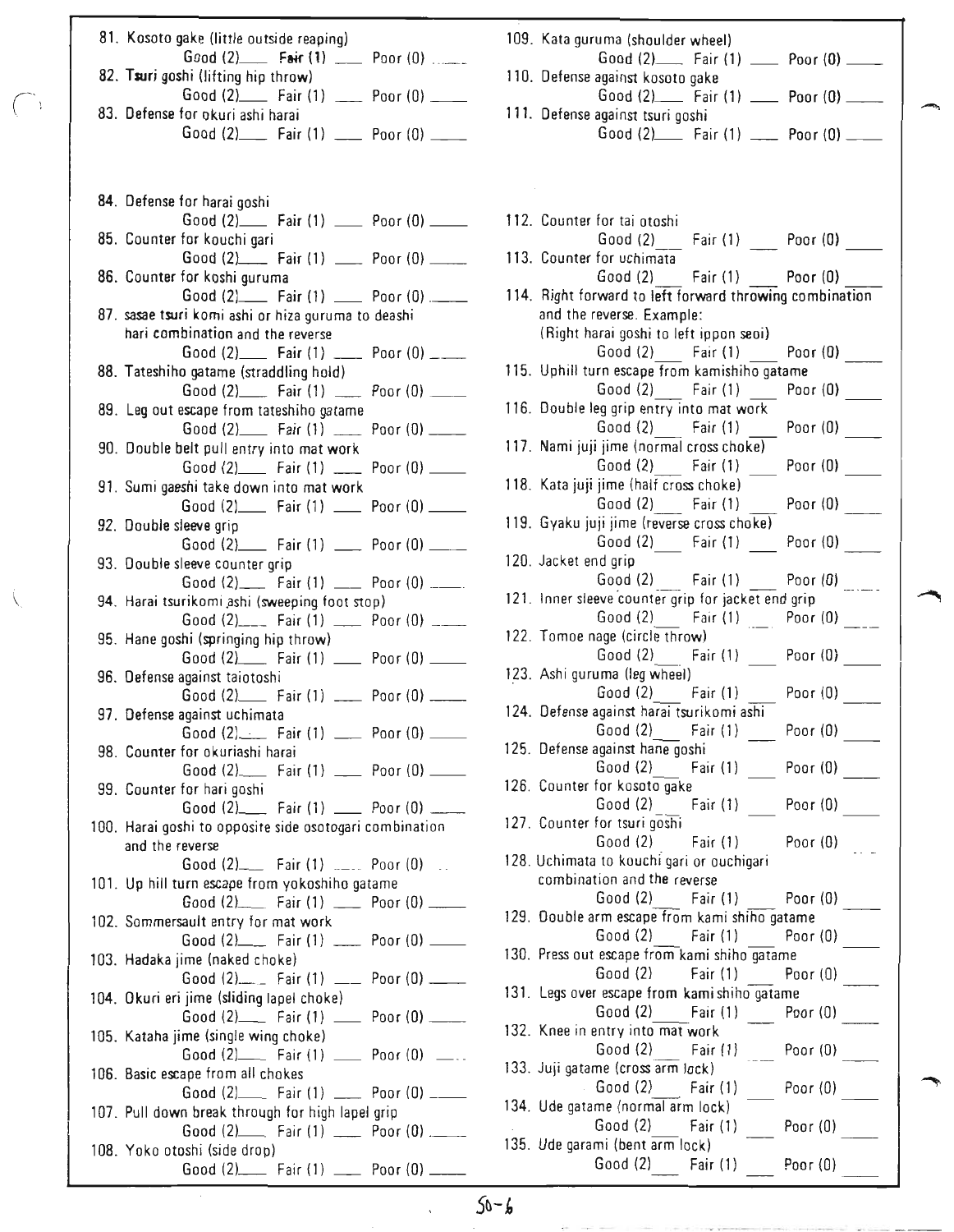SECTION NINE: Additional Requirements for Godan (fifth degree black belt) 1. Demonstrate the entire Nage No Kata (score in the shodan and 3. Demonstrate the fourth and fifth kyo ot the Go Kyo No Waza (score in the shodan and nidan sections above) nidan sections above). 4. Demonstrate teaching methods for the techniques contained in 2. Demonstrate the entire Katame No Kata (score in the sandan the six kyu exams and the fourth and fifth kyo of the gokyo section above). no waza. Good (2) Fair (1) Poor (0) SECTION TEN: Results and Certification. 1. Enter here the total score for the information and 5. Certification by the examiner: I certify that all answers and vocabulary scores recorded on this exam were properly earned by the stu· and a series of the contract of dent under the provisions of the USJA Senior Rank System, with 2. Enter here the total scored for the demonstration no outside help. portion and additional requirements 3. Enter here the student's total by adding lines (Signature of Instructor) 1and 2 4. The passing scores for this exam are as follows: (Judo Rank) Shodan 375 Nidan: 386 Sandan 389 (Signature of National Coaching Staff Member) Yondan and Godan: 392 (Sandan and above) Compare the applicant's score from line 3 with the total re-NOTE: This exam, with a senior promotion recommendation stapled quired and indicate: on top of it, together with the proper fee, must be mailed to the USJA Central Office.Passed\_\_\_ \_ \_ \_ \_ \_\_\_\_ Failed\_ \_

r--.